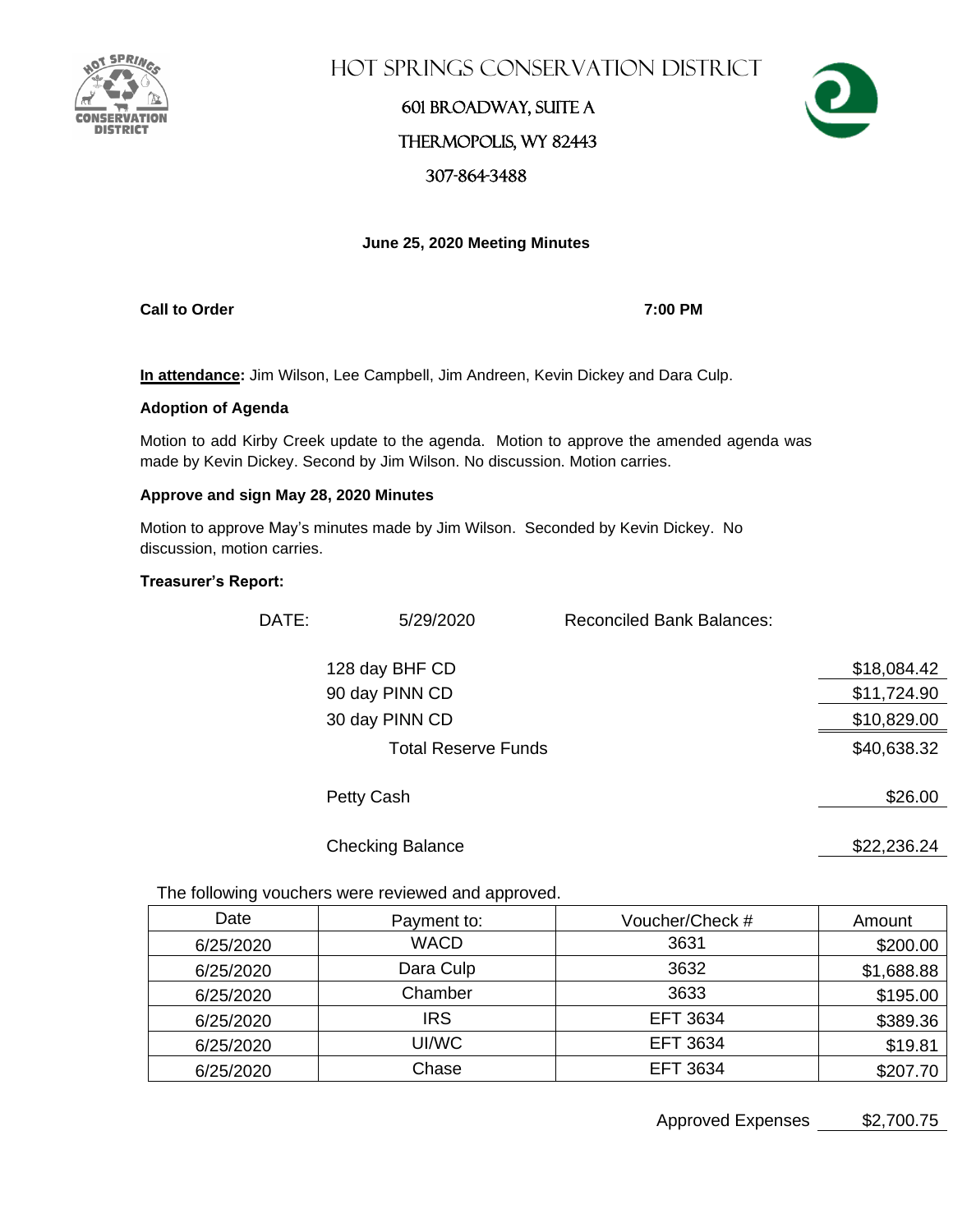

# Hot Springs Conservation District

601 Broadway, Suite A Thermopolis, WY 82443 307-864-3488



Deposits \$1.63

New Checking Balance \$19,537.12

TOTAL FUNDS \$60,201.44

After inspection of vouchers, Lee Campbell moves to approve checks submitted for payment and for the treasurer's report to be filed for audit. Second by Kevin Dickey. No discussion. Motion carries.

### **Unfinished Business and New Business Combined**

Final budget – discussion, Jim Wilson moves to approve the final budget. Second by Kevin Dickey.

Mill Levy – discussion, no action taken

Sign CC Voucher for FY 2021-2022 – voucher signed

Sign Department of Ag Base Funding voucher – voucher signed

Cost share of HSCD/WCCD sign Gooseberry/Cottonwood Creek – discussion, motion by Jim Wilson to approve cost share of \$265.19, second by Lee Campbell, motion carries.

Sign Bonding & Risk Management Practices form for base funding – voucher signed

Red Lane WID -discussion, no action taken

Kirby Creek update – discussion, no action taken

### **Correspondence – Sent & Received**

Carol Pickett Letters – discussion, no action taken

Adjourn 7:50 PM

Next Scheduled Meeting July 23, 2020.